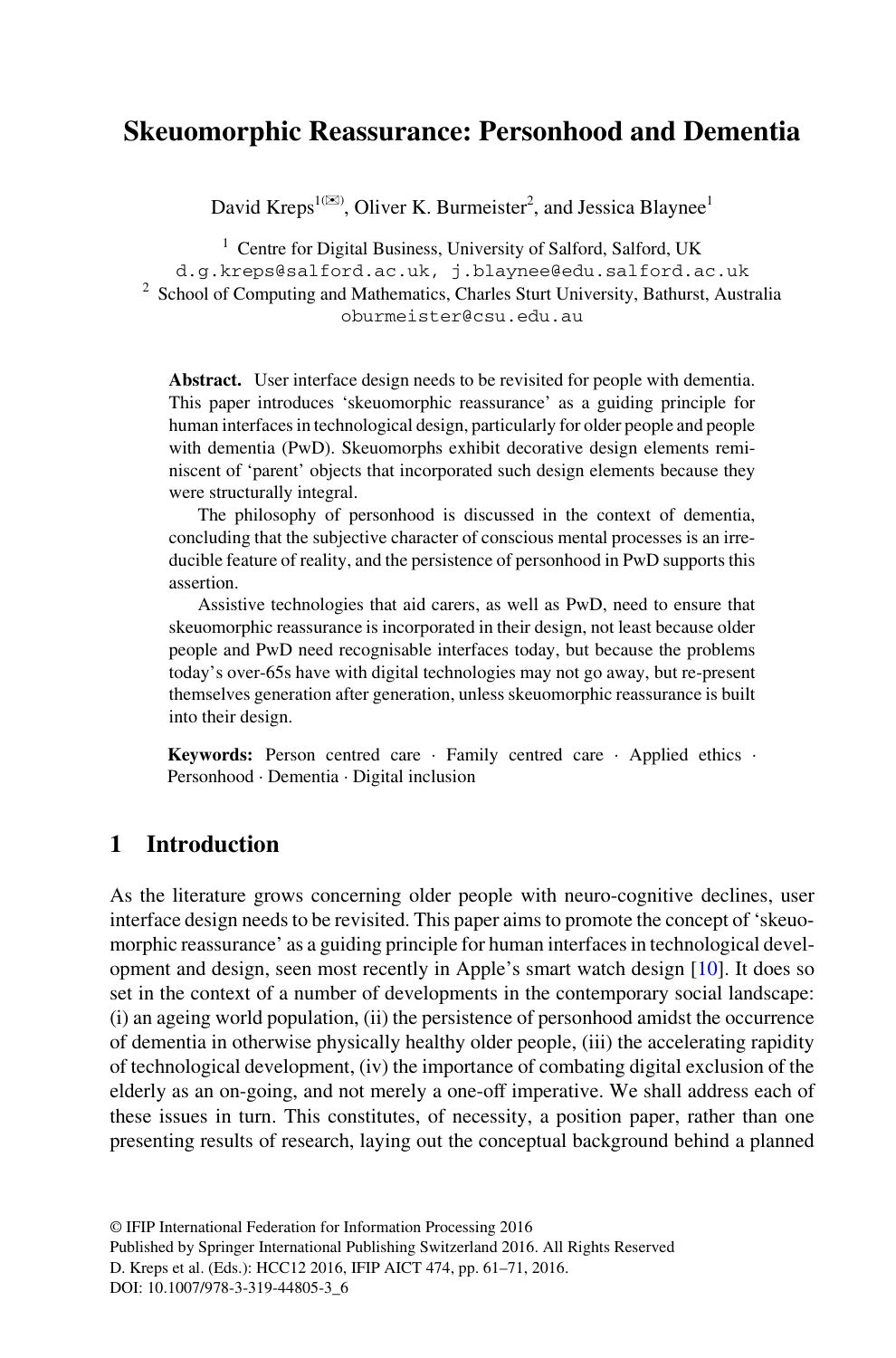research programme aimed at discovering what the guiding principles - and associated techniques - of skeuomorphic reassurance might be.

A skeuomorph is any object that exhibits decorative design elements reminiscent of 'parent' or antecedent objects that incorporated such design elements because they were structurally integral [67]. The moulded stitching on a plastic jacket recalling the actual stitching on a leather one is a good example, because it also includes both the implied technological advance - from traditional materials to modern materials - and the implied 'retro' chic that makes the old materials, and the old ways of making jackets, seem somehow more attractive than the new, which need no stitching at all. Increasingly, the old materials alluded to in skeuomorphs, are simply no longer in use - or only in expen‐ sive artisan shops -but the aesthetic nonetheless remains. In the context of digital inter‐ faces, such skeuomorphs are everywhere, from the floppy disk icon one clicks upon to 'save,' to the Super-8 film reel icon one clicks upon to shoot digital video.

The key concept of this paper - skeuomorphic reassurance - is built upon the knowledge already embedded in much technological design that the human interface adopted by new technologies needs to be carefully balanced between novelty and recognisability.

For older people with neurocognitive disorders, for whom long term memory often remains intact significantly longer than short term memory, the use of skeuomorphs promises a more meaningful and memorable means of engaging with, in particular, innovative technologies which aim to augment disease-related declines in cognition. What we bring to this is the assertion that this balance is inevitably a moving target: the digital exclusion of the elderly is not a one-off problem that will be overcome once those currently over 65 have all died. As has been shown in other work, given the frequency of technology changes, it is important to re-examine design principles [3, 12, 15, 60]. Those who are today's tech-savvy twenty-something digital natives - who may have never seen a floppy disk let alone a Super-8 camera - will in forty years' time be faced with the self-same problems as today's elderly population, unless inclusive design principles are embedded into the education of technologists and interface developers by the educators of today.

### **2 Contemporary Ageing, Cognitive Decline, and Dementia**

According to the UN's 2013 report on World Population Ageing, "The global share of older people (aged 60 years or over) increased from 9.2 % in 1990 to 11.7 % in 2013 and will continue to grow as a proportion of the world population, reaching 21.1 % by 2050" [61]. These are big numbers, and the coming 'second machine age' of automation and robotics promises a host of technological solutions for the care and social engagement of the elderly [6, 11, 51, 62, 63].

Health and welfare are an extremely important part of the wider economy, and many technologists will make their living from providing technologies specifically to meet the needs of older people. Being economically productive is not restricted to being part of the working population. Whole new markets are already opening up catering for the interests and activities of the growing population of economically active individuals who are no longer in work, but whose (pension and asset-based) incomes are still being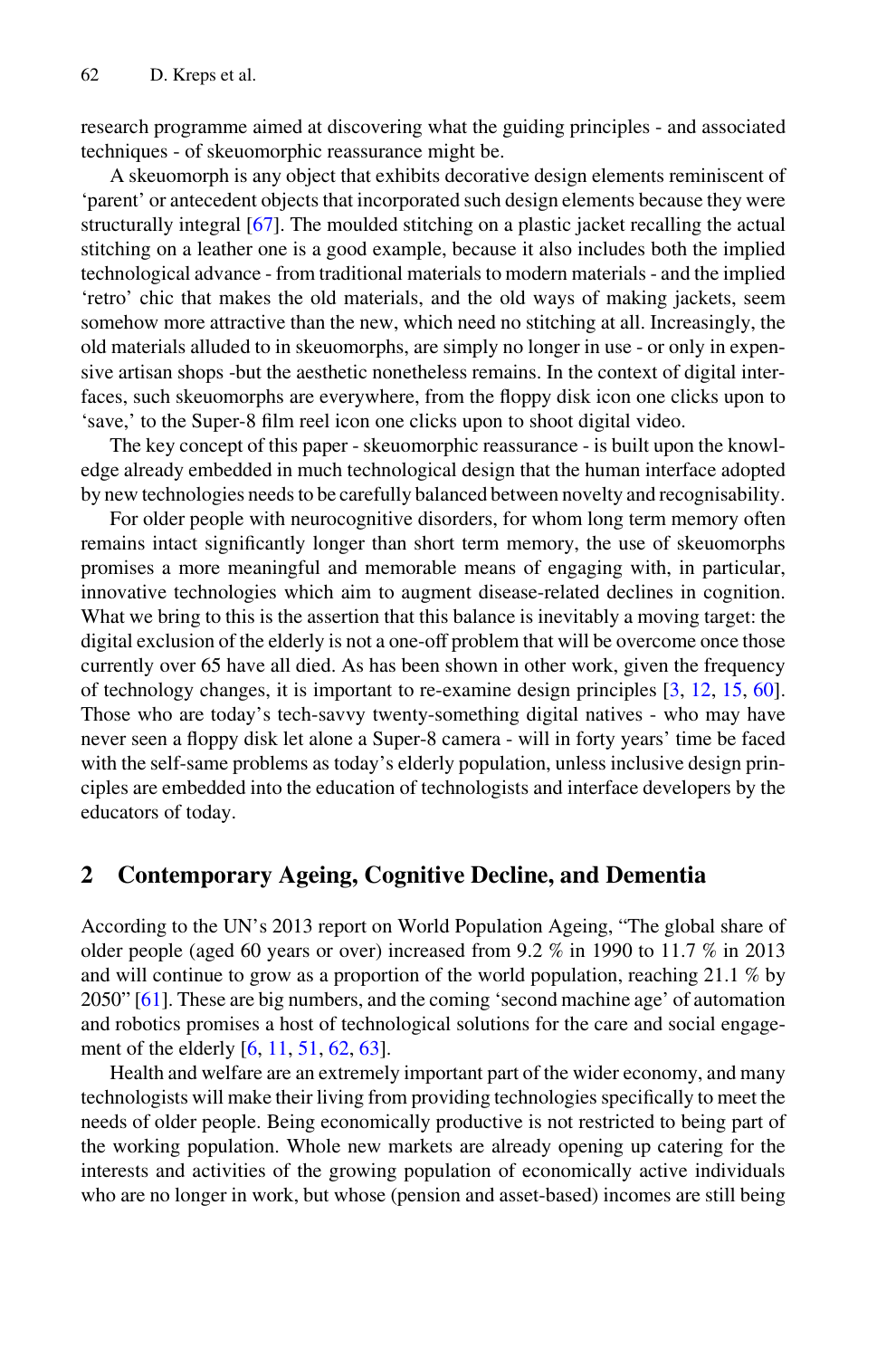spent. The focus for the authors of this paper is one very special feature of ageing: the phenomenon of neurocognitive disorders, particularly dementia.

Defined loosely as a disorder of the mental processes marked by problems with memory, personality changes, and impaired reasoning, dementia is a spectrum, described as "a set of symptoms that may include memory loss and difficulties with thinking, problem-solving or language" [2].

A common misconception of dementia - that as the mental processes gradually collapse an individual's 'personhood' also vanishes - has long been challenged in the medical literature [20, 22, 23, 25, 29, 37, 40, 44, 57]. Others challenge the stigma against older people even more broadly, at the same time welcoming the deconstruction of 'senility', in the 1970s and 80s, as a treatable disease (Alzheimer's as the most common among many) and yet pointing out how the public information campaigns concerning Alzheimer's have heightened, not lessened, the stigma, through generating even more fear than the less-well defined condition of senility ever did [4].

The stigma translates all too often, moreover, into poor care. There are numerous examples in the literature of unsafe, dehumanizing and disrespectful behaviour toward PwD, which deny personhood [8, 44]. For instance,

They had a habit for a while of taking off her diaper and pulling down her pants and leaving them around her ankles [at nap time] and it bothered me. One time when I happened to be there when she was waking up from her nap, she was just squirming and moving all over that bed and frowning. I kept saying, "Mom, what's wrong?" "Nothing". "Does something hurt?" "No". I finally figured out that she's trying to move her legs and can't. Who of us would lay down for a nap and pull our pants down around our ankles and leave them there? None of us.<sup>1</sup>

We would argue that the view that personhood vanishes as dementia increases relies upon a philosophical definition of personhood that has itself been robustly challenged. The challenge is taking place on several fronts, but of most interest to this discussion are the arguments in political philosophy, in the biological and mechanical under‐ standing of life, and in the philosophy of personhood.

#### **3 'Rational Man' and the Philosophy of Personhood**

Much political philosophy rests upon a renaissance understanding of the 'rational man' of Descartes [18], who with Locke's [32] rights of accumulation of unowned resources, Rousseau's social contract [50], and Kant's morals [24], establishes himself in the liberal world. Even Rawls' more contemporary notions of social justice rest upon this same foundation [49]. This definition of the human has come in for a good deal of criticism in recent years - not least from feminists (e.g. [39, 41, 42, 48]) - for its depiction of personhood in terms suited to a (male) capitalist political settlement concerned with protecting itself from royal and aristocratic appropriation [19, 33, 34]. It may have been useful in the 17th and 18th centuries, it is argued, but is today responsible for creating its own new aristocracies of billionaires at the top of a very unequal society [30].

 $1$  [44 p. 226].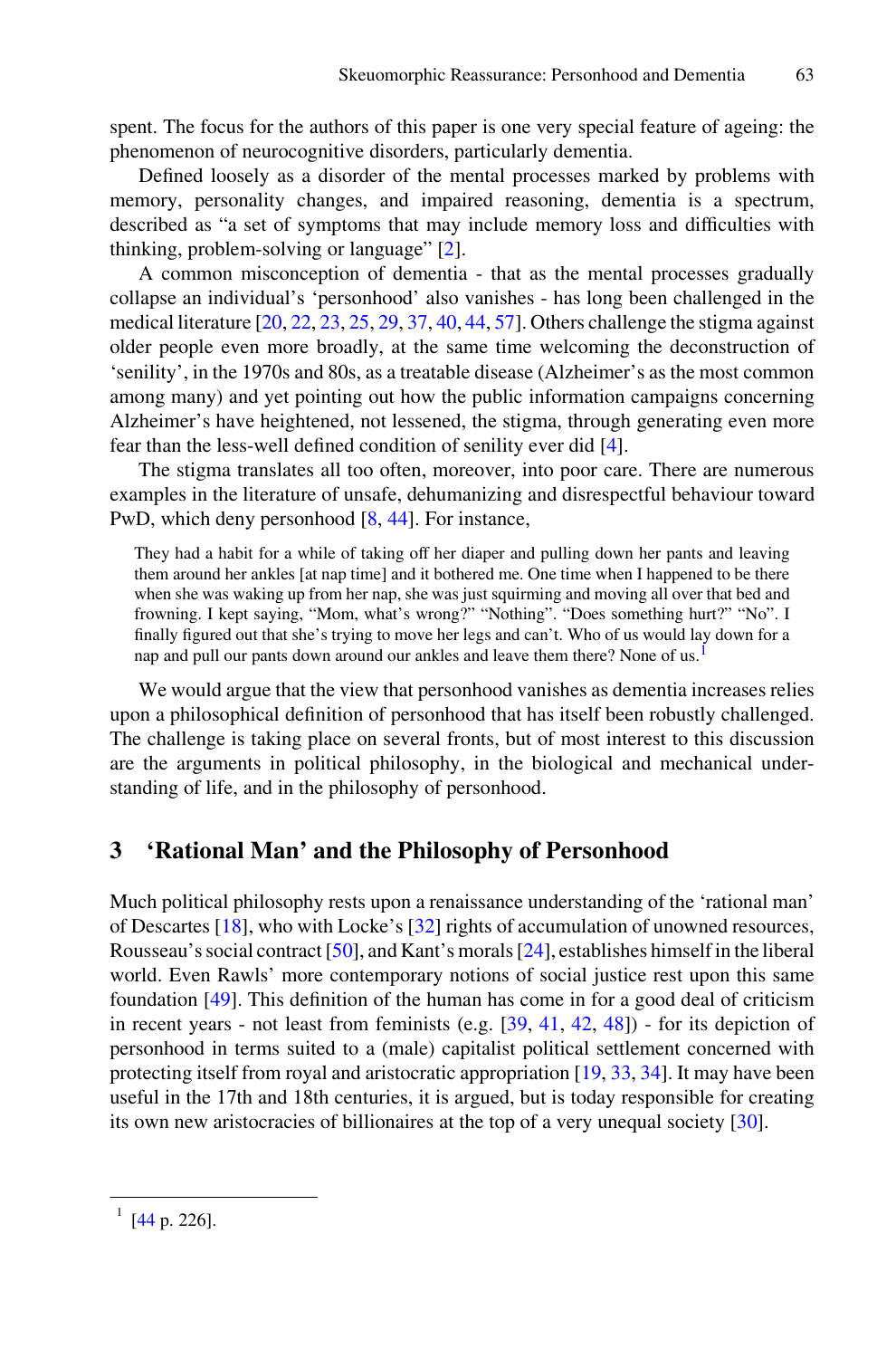Similarly, there is renewed distrust in the 'rational' man's more contemporary depic‐ tion of the human as biological automaton. Wiener's cybernetic understanding of life in terms of feedback processes [66], was challenged by the second-order cyberneticists of the decades following his work  $[5, 36, 46, 47]$  for whom the observer became integral, and has been largely debunked by the complexity theorists in contemporary evolutionary biology [9, 21, 26, 31], for whom life is a spontaneous self-organised order at the edge of chaotic network dynamics.

Thought experiments in the philosophy of personhood, meanwhile, such as Parfit's [45], have suggested that 'persons' might be surgically transferable in half-brain portions between different bodies, if only we were to understand such personhood as mere eliminable epiphenomena, dancing flame-like upon the 'real' activity of synaptic electrochemical pulsations. All that makes us human, for such 'eliminativists', is mere illusion, an insubstantial froth upon the reality of biochemical predetermination. To Churchland and his followers, "our common-sense conceptual framework for mental phenomena"2 should be seen as a tacit theory that we absorb in childhood and make use of every day. This is to suggest that mental-state terms, ('I feel happy', 'I want to dance' etc.) in short, are theoretical terms. This folk psychology 'theory,' for Churchland, - known as FP - is both tacit and empirical - we don't think about it, and it is neurological in origin. In its harshest form - 'eliminative materialism' - FP is, however, regarded as a seriously mistaken theory - a "degenerating research programme" in Lakatos' terms<sup>3</sup>. We have rested upon its tacit use for millennia without it seeming to progress. Churchland argues, moreover, that the posits of seriously mistaken theories - such as Stahl's phlogiston<sup>4</sup> for example - do not exist. His conclusion, therefore, is that mental-state terms refer to things that do not exist, or in other words, that mental-states do not exist. Folk psychology, for Churchland, will eventually be "displaced, rather than smoothly reduced, by completed neuroscience"<sup>5</sup>.

Here we are at the fulcrum of the debate between compatibilists and incompatibilists - the stand-off between free will, for which read mental-states that have meaning in the world, and determinism, for which read scientific materialism. Free will may be compatible with determinism, in which case all is determined only up to a point, or incompatible with it, in which case either nothing is determined, or there is no free will. Without going too far into the debate, the authors suggest that the evidence of personhood amongst dementia sufferers may have an important impact upon its outcome, and that skeuomorphs are a key aspect of that evidence.

For Parfit, and, by extension, for some of the eliminativists, 'memories,' once reimagined as 'q-memories' - simple neural firings and synaptic chemical exchanges could be transferable, and thus personhood transplantable, and if these neurobiological processes deteriorate, personhood vanishes. This acknowledges what is known as the 'supervenience' of physical science, from the dynamic forces of mechanistic physical properties all the way up. In contrast to this supervenience stand three other possibilities:

 $\begin{array}{c} \n\frac{2}{3} \quad \text{[16 p. 68]} \\
\text{[16 p. 75]} \\
\text{[16 p. 81]} \\
\text{[16 p. 67]} \n\end{array}$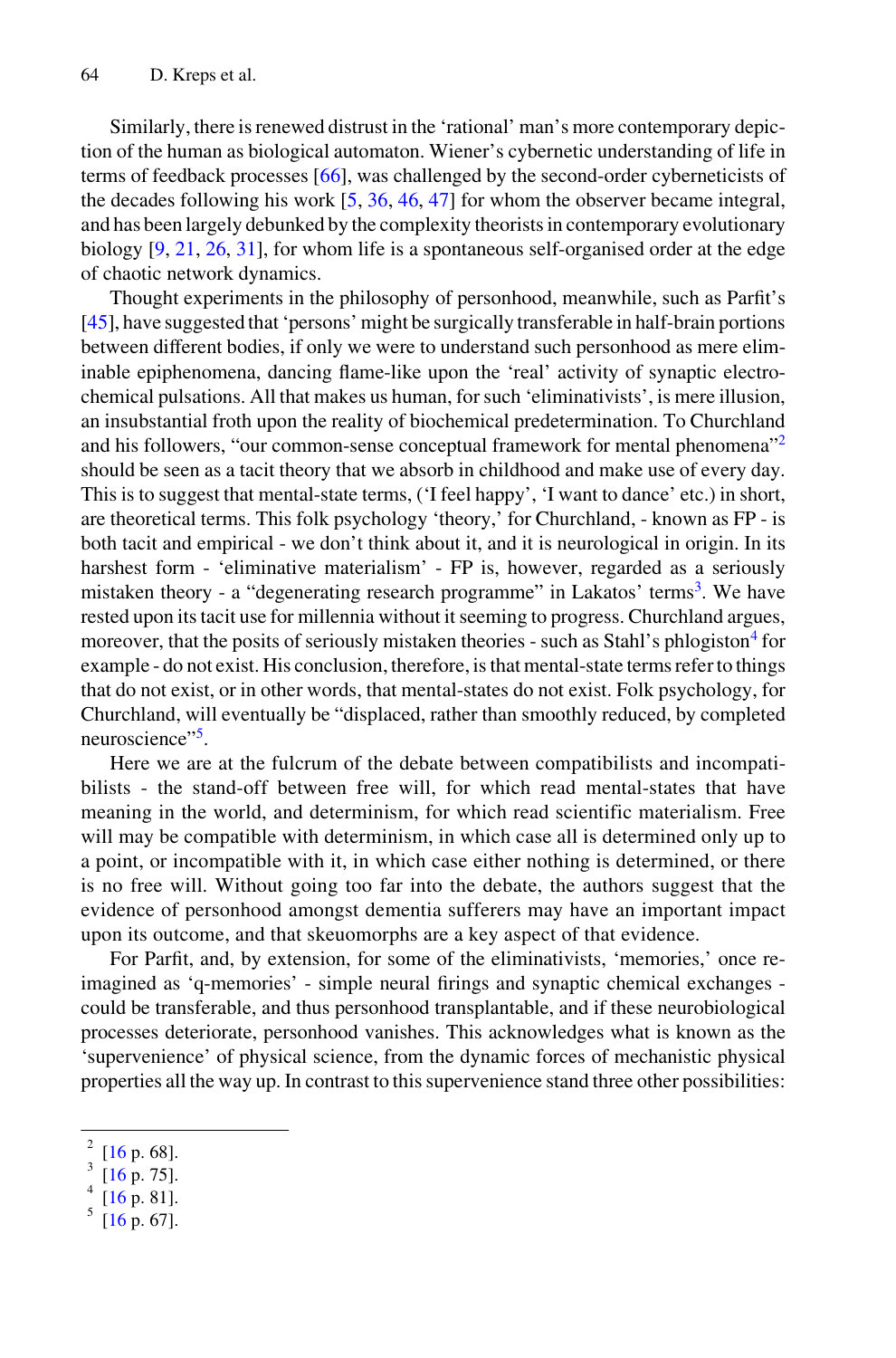(i) that of emergent properties, faculties that come about where the whole is greater than the sum of (in this case neurochemical) component parts; (ii) panpsychism, wherein such faculties as subjective consciousness are apparent everywhere, in everything, only to varying degrees [35]; and (iii) the possibility that the 'supervenience' of physical science is a veil covering science's ignorance of the processes of subjectivity, which are - must be - as real as any others, but for which the sciences of our day are as yet inadequate to the task of understanding. For all these views opposed to supervenience, memories could never be ever anything other than 'my' memories, and the memory triggers encoded in skeuomorphs powerful handles for those struggling to retain personhood in the face of neuro-cognitive decline.

Nagel [38], and other philosophers, have supported the subjective character of conscious mental processes; as he says: "The subjectivity of consciousness is an irreducible feature of reality - without which we couldn't do physics or anything else - and it must occupy as fundamental a place in any credible world view as matter, energy, space, time and numbers."<sup>6</sup>. This view, the authors argue, is compatible with the notion of the emergence of such a faculty, and could equally well be situated within what Skrbina [52] would describe as a 'panpsychist' understanding of consciousness, but is perhaps closest to the processual view of Whitehead [65], for whom our concept of nature - originating in Descartes' division of mind and body - is what needs to be healed. Bergson [7], whom Whitehead acknowledged as a major influence, was perhaps a supporter of both emergence and panpsychism, and seemed to suggest our intellectual faculties could not - by definition - appreciate the nature of the subjective, which is more properly the domain of our intuition [31]. The fundamental reality of the subjective, which biological science and a 20th century philosophical tradition wedded to physics seem intent on denying has any existence, nonetheless, as well as finding support in the philosophical approaches of emergence, panpsychism, and process studies, perhaps also finds support in the real-life experiences of those suffering from dementia, and their carers.

For example, in dementia studies, Kitwood [28] and those that followed him have seen personhood in relational terms. That is, there is not only the individualistic view of personhood prevalent in western philosophy, outlined above, but an understanding that for millennia has been evident in other cultures of the value of community (e.g. [59]). The interpersonal, relational, social aspects of personhood are seen to continue, even as the neurological disorder worsens. This is why with 'person centred' care, nursing staff are encouraged to relate to the person with dementia as they are now, whilst using photos and objects of that person's past to make relational connections between that nurse and the older person  $[22, 23, 25, 37, 58]$ . Such physical props as are in current use by professional caregivers of PwD can be adapted into forms of skeuomorophic reassurance, for new assistive technology devices (ATD) that augment rationality.

The philosophy of personhood, in sum, is a debate, and not a consensus. For all the importance and usefulness of the biological and medical sciences in maintaining our physical health, our mental health and the subjective reality of our selfhoods remain beyond the understanding - because it is outside the constraints that define what they

 $6$  [38 pp. 7–8].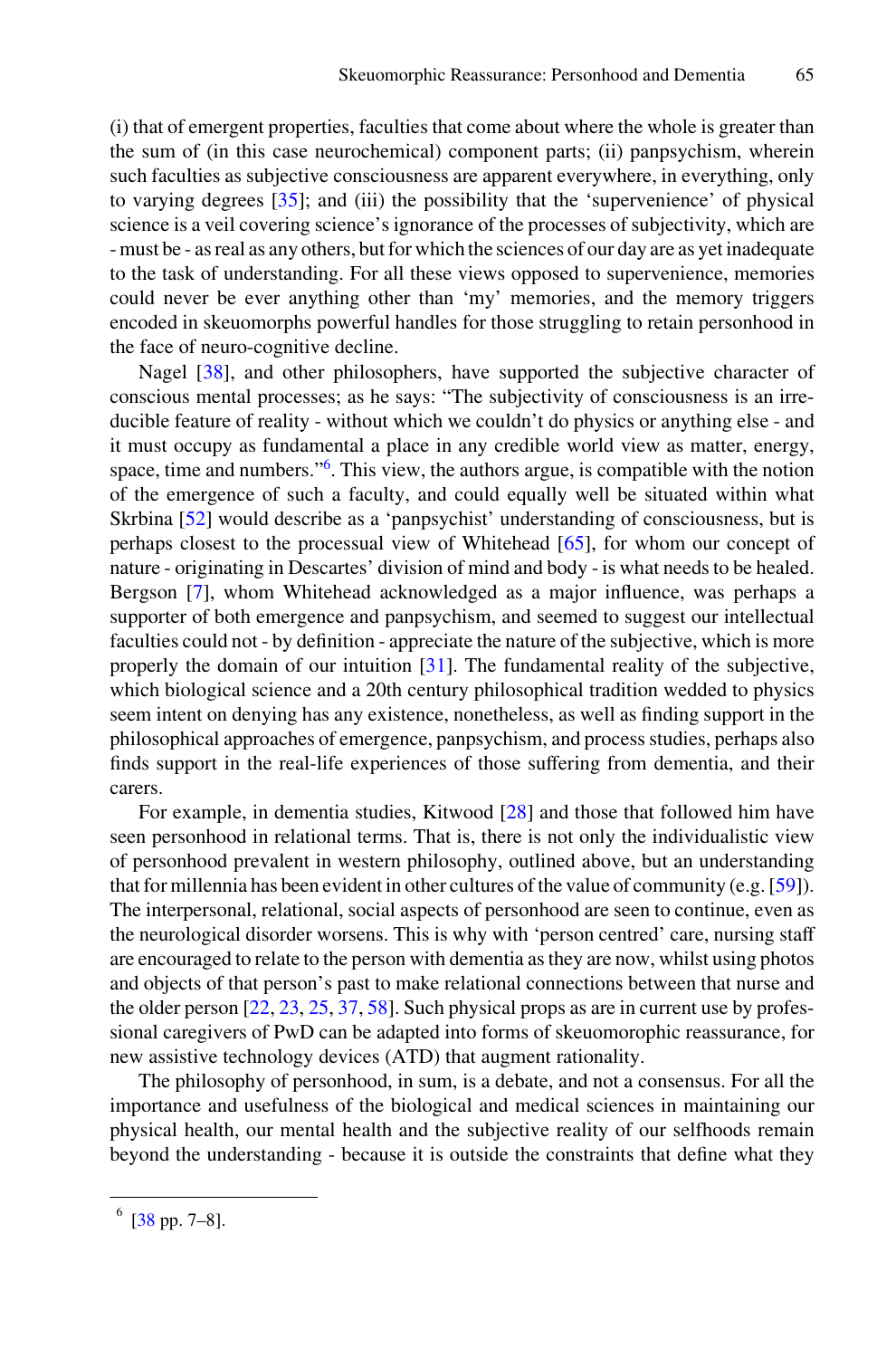mean by 'understanding' [56] - of even the most accomplished of neuroscientists. Our detailed knowledge of the behaviour of synapses, and, indeed, of the deterioration of the brain in diseases such as Alzheimer's, still does not even begin to approach an understanding of who we are, or how it is we come to be who we are, because our sciences persist in a "bifurcation of nature into two systems of reality"<sup>7</sup>. Nor do we know how it is, even when the biological functioning of the brain is coming to a close, that we still are who we are - even if only in flashes through the clouds of confusion that gather in our minds. Such episodes of lucidity - even in quite late stage dementia - and the evidence within the relationships between those with dementia and their carers, strongly suggest that "in dementia personhood can be understood as increasingly concealed rather than lost." [53]. One may, indeed, conclude that the 'individual rational man' approach to understanding personhood, with its unpalatable political ramifications and the resulting rather nonsensical arguments of the eliminativists, is being superseded by the evidence supporting Nagel's assertion of the irreducibly subjective character of personhood, and that a 'general' (in Whitehead's sense of the word) understanding of the nature of Nature - our perception of it combined with, rather than merely added to the constituents of it - may finally be approaching fruition. Skeuomorphic reassurance, in this context, becomes a key handle upon reality.

# **4 Towards a Principle of Built-In Skeuomorphic Reassurance**

Although in recent years Kitwood's [27] attempts at defining personhood for dementia have received attention [22, 25], little has so far been developed that examines the connection of personhood to the role of assistive technology [1]. ATD have been used extensively for PwD, from home sensors, to lifting devices [1], to telehealth [43] and much more. Increasingly artificial intelligence (AI) ATD are augmenting memory, spatial and temporal orientation, and providing other forms of cognitive assistance [60]. Thus the concealment of personhood for PwD is being increasingly overcome.

The rapidity of such technological advance since the 1970s has not only been striking, but continues to accelerate. The so-called Great Acceleration [54, 55] of the Anthropocene has produced effects such as Moore's Law that have helped to radi‐ cally transform our societies and our expectations. However, most older - and many younger - people have problems working with and accessing digital technologies, due to issues of accessibility, pricing, and the ever changing functionality of the devices available, and the software that runs on them [13, 14]. Although it was thought that more serious health conditions would impact these difficulties more negatively, the reality is proving far more nuanced. As the costs of catering to an ageing population escalate, governments around the world are looking to technology to reduce the costs of institutionalisation. Frequently such technologies also serve, moreover, to enhance quality of life, by enabling people to live independently in their homes and communities for longer.

 $^7$  [64 p. 30].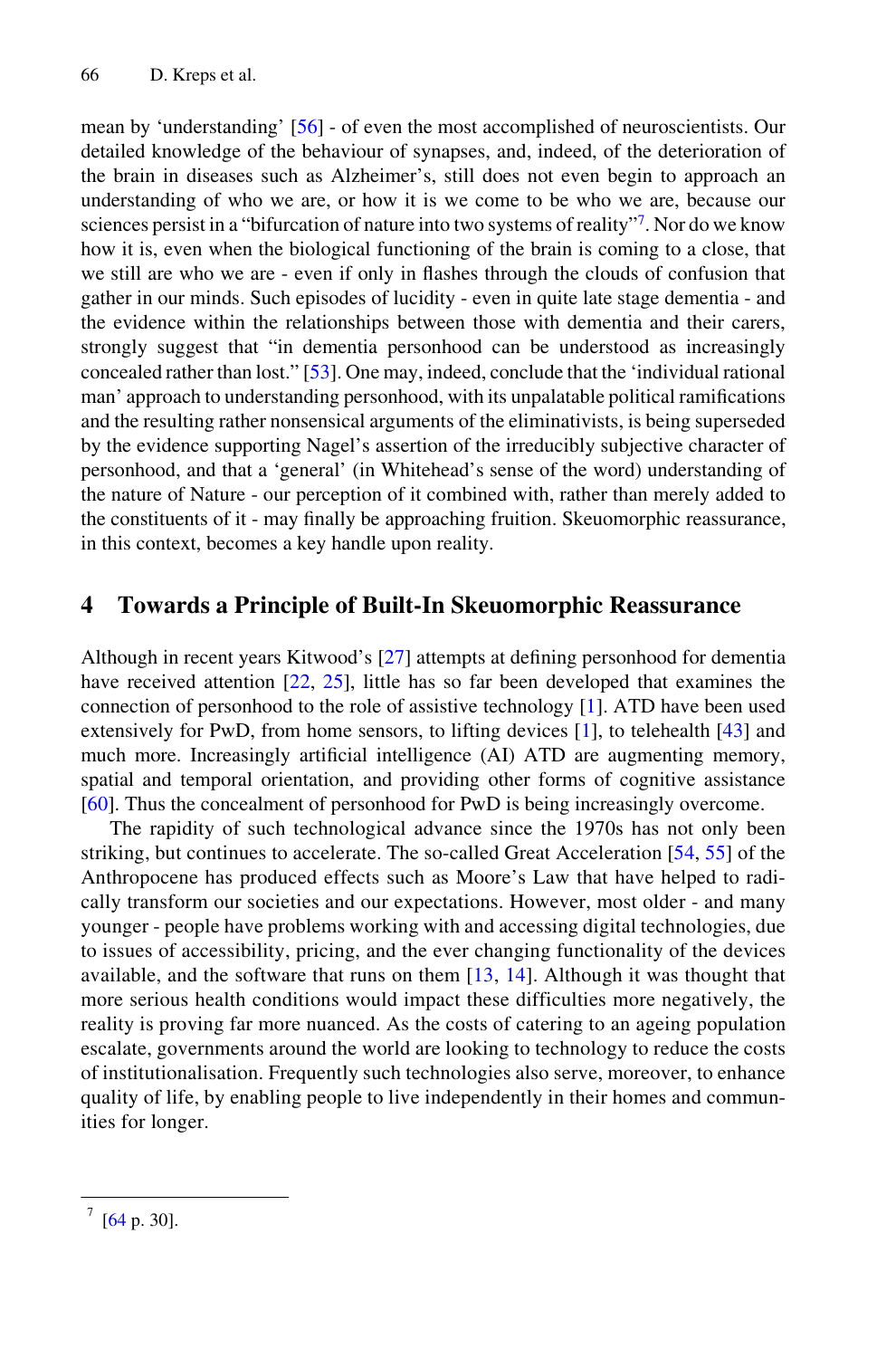Mobile technologies, and the connectivity they provide for all manner of devices, alongside GPS functionality for location-awareness, have encouraged a shift from the pathology of illness toward support for continued wellness in healthcare systems, using technology to help care workers provide their services to people in their own homes, when needed [60]. One of the most relevant of these developments, with respect to PwD, is a new field of technologies clustered around the notion of 'augmented rationality,' including reminiscence games, reminders to take medicine, geofencing, smart homes, and so forth. In its simplest form, in an age where augmented reality permits people passing by a historic building to see it as it was in, say, the 1920s on their mobile device (e.g. Museum of London smatphone app, 'Streetmuseum'), 'my' memories - at least in photographic facsimile - can be stored and retrieved, such that it becomes possible to augment memories, and by extension, the rationality of PwD.

One issue with all these new technologies that this paper wishes to highlight, is of the usability - the 'user experience' - of these new devices, the interfaces they offer, and the functionality of their software. Issues of designing for the whole population have begun to rise to the forefront of people's minds [17], and it is to this debate that we wish to add the notion of skeuomorphic reassurance. The problems today's over-65s have with digital technologies may quite likely not go away. The nature of those problems will change as technologies change, but those of us familiar with today's technologies, as we grow older and join the over 65s, may likely find the new technologies coming onto the market difficult to engage with - let alone the likely impact of on-going conver‐ gence whereby technologies we are familiar with today become replaced by new func‐ tionalities of other technologies. The assumption that because current generations will be familiar with technology, they will cope better when older is thus flawed - not only because technology is itself constantly changing - but because as Burmeister [13] points out, it fails to account for an understanding of ageing, and the cognitive limitations that the ageing process brings to usability of technology. To avoid this problem, we believe, technology developers need to embed into their design processes a principle of skeuomorphic reassurance. This principle moreover, needs to be a 'rolling' one, that keeps skeuomorphs (like the film reel and floppy disk icons) for roughly 30–40 years, and drops them gradually as time goes by, and piecemeal rather than wholesale.

Skeuomorph design needs to consider the particular needs of the user population. Not only does it need to be person focused, respecting their autonomy, recognising the limits imposed on such autonomy by their debilitating disease, but for PwD there are also further interfacing considerations. Research in socially assistive robots has revealed that the most effective technology for PwD has proven to be natural speech [6]. However, that does not apply to all PwD because of four frequently occurring problems: long pauses or no response to questions, problems with word finding, confusion, and confabulation (the user provides non-factual information). As suggested above, in relation to adapting the skeuomorph design to the personal history of the PwD, so too the skeuo– morph design needs to be adaptive. Flexibility in the mode of input may be required, given that the intentionality of some user behaviour will need to be selected based on the user's remaining abilities. Skeuomorphs, moreover, should not only be dynamically adaptive to the user, but should lend themselves to interaction that does not require manual dexterity. That is, although the display might be visual, user interaction might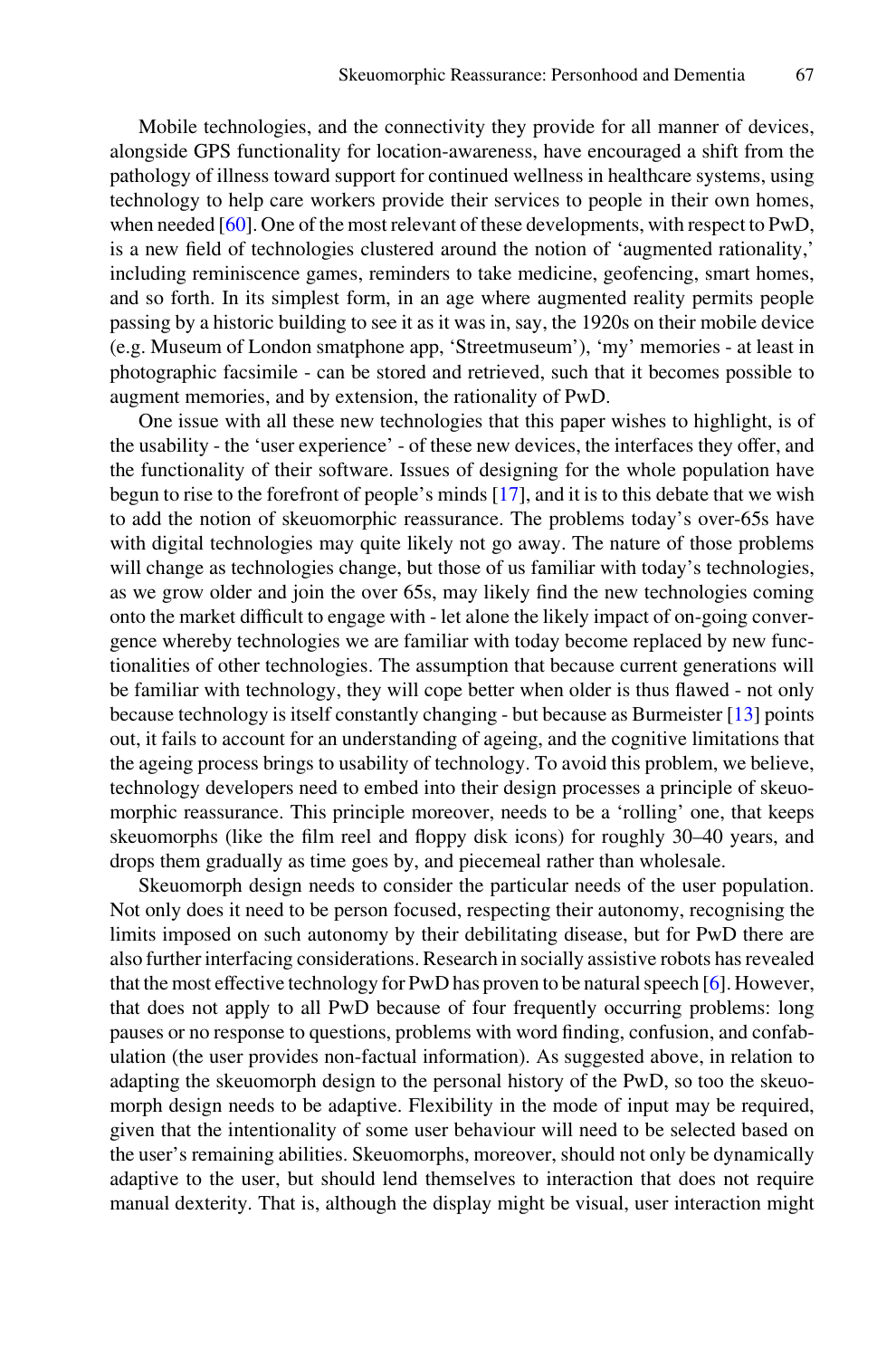involve speech or gestures. Apple's smart watch, again, with its range of options for interface, is a good example.

# **5 Conclusion**

In this article user interface design has been revisited with a particular focus on PwD. We have considered (i) the ageing world population, (ii) the persistence of personhood amidst the occurrence of dementia in otherwise physically healthy older people, (iii) the accelerating rapidity of technological development, and (iv) the importance of combating digital exclusion of the elderly as an on-going, and not merely a one-off imperative.

We have seen that "The subjectivity of consciousness is an irreducible feature of reality"8 and that personhood is concealed rather than reduced in the context of dementia, often at its most visible through the relationships with family and carers that persist even in later stages. We have found, in particular, that the person-centred care model, which arose from consideration of the philosophy of personhood [27], arguably takes its place among other robust challenges to the more traditional Western philosophical definitions of personhood discussed in this paper. It has been applied in many areas, including that of dementia. Similarly, a special form of person centred care has been that of family centred care, which has focused on the care of young children who in many cases, due to their age related cognitive limitations, need family carers to make decisions for them. Arguably family centred care, with its roots in the philosophical consideration of personhood, could also be applied to the care of older people with neurocognitive disorders, such as dementia. This suggests new areas of exploration that have not previously been considered in the literature on personhood. Crucially, the memory triggers incorporated into skeuomorphs, are a key assistive technology in their own right, helping to ensure that personhood is less concealed than it might otherwise be.

The implications for design of ATD, and for policy makers, suggest much more collaborative approaches: right from the inclusion of subjectivity in the understanding of the nature of Nature, up through the applied sciences into the technologies of support our highly technologised societies are now capable of producing - on unprecedented scales - for the improvement of the welfare of the increasingly large segment of our societies over the age of retirement. Technology companies need to expand their workforces to include social scientists as well as technicians, user experience specialists as well as coders.

Most importantly, with the principle of skeuomorphic reassurance, the authors enjoin technologists to remember that the balance between novelty and recognisability is inevi‐ tably a moving target: the digital exclusion of the elderly is not a one-off problem that will be overcome once those currently over 65 have all died.

 $8$  [38 pp. 7–8].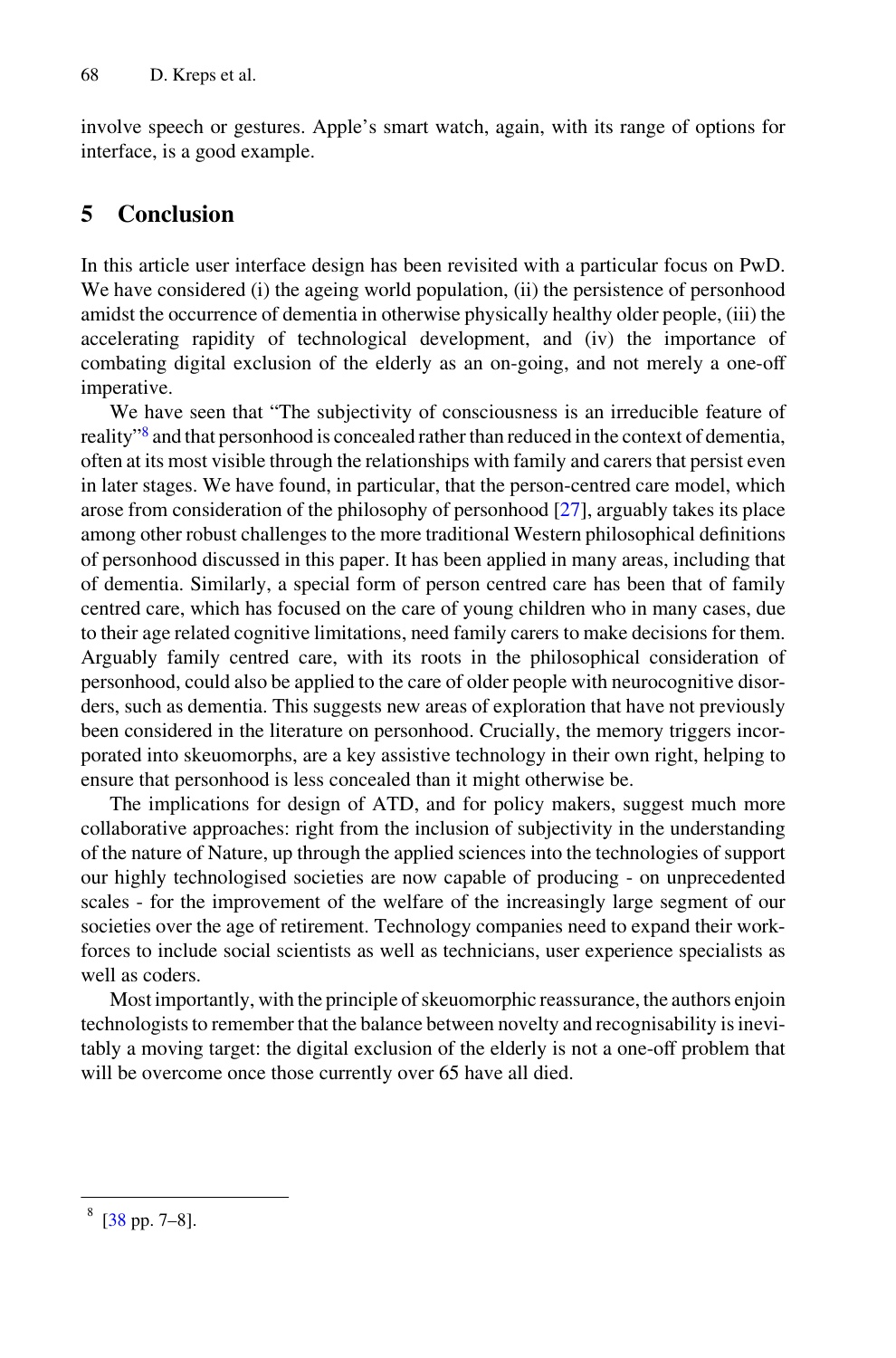## **References**

- 1. Alzheimer Europe Report: The ethical issues linked to the use of assistive technology in dementia care (2010)
- 2. Alzheimer's Society: What is Dementia? (2016). [https://www.alzheimers.org.uk/site/scripts/](https://www.alzheimers.org.uk/site/scripts/documents.php?categoryID=200360) [documents.php?categoryID=200360](https://www.alzheimers.org.uk/site/scripts/documents.php?categoryID=200360)
- 3. Anderson, S., Bohman, P.R., Burmeister, O.K., Sampson-Wild, G.: User needs and e-Government accessibility: the future impact of WCAG 2.0. 8th ERCIM 2004. LNCS, vol. 3196, pp. 289–304. Springer, Heidelberg (2004)
- 4. Ballenger, J.F.: The biomedical deconstruction of senility and the persistent stigmatization of old age in the United States. In: Leibing, A., Cohen, L. (eds.) Thinking About Dementia: Culture, Loss, and the Anthropology of Senility, pp. 106–120. Rutgers University Press, New Jersey (2006)
- 5. Beer, S.: Cybernetics and Management. English Universities Press, London (1959)
- 6. Begum, M., Huq, R., Wang, R., Mihailidis, A.: Collaboration of an assistive robot and older adults with dementia. Gerontechnology **13**(4), 405–419 (2015)
- 7. Bergson, H.: The Creative Mind tr. Mabelle L. Andison, Philosophical Library, New York (1946)
- 8. Bernoth, M., Dietsch, E., Burmeister, O.K., Schwartz, M.: Information management in aged care: cases of confidentiality and elder abuse. J. Bus. Ethics **122**, 453–460 (2014)
- 9. Botkin, D.: Discordant Harmonies. Oxford University Press, Oxford (1992)
- 10. Brownlee, J.: The Most Hated Design Trend is Back. Fast Company (2014). [http://](http://www.fastcodesign.com/3036347/wearables-week/the-most-hated-design-trend-is-back) [www.fastcodesign.com/3036347/wearables-week/the-most-hated-design-trend-is-back](http://www.fastcodesign.com/3036347/wearables-week/the-most-hated-design-trend-is-back)
- 11. Brynjolfsson, E., McAfee, A.: The Second Machine Age: Work, Progress, and Prosperity in a Time of Brilliant Technologies. WW Norton & Company, New York (2014)
- 12. Burmeister, O.K., Islam, M.Z., Dayhew, M., Crichton, M.: Enhancing client welfare through better communication of private mental health data between rural service providers. Australas. J. Inf. Syst. **19**, 1–14 (2015)
- 13. Burmeister, O.K.: Websites for seniors: cognitive accessibility. Int. J. Emerg. Technol. Soc. **8**(2), 99–113 (2010)
- 14. Burmeister, O.K.: What seniors value about online community. J. Commun. Inf. **8**(1) (2012). <http://ci-journal.net/index.php/ciej/article/view/545>
- 15. Burmeister, O.K.: HCI professionalism: ethical concerns in usability engineering. Conf. Res. Pract. Inf. Technol. **1**, 11–17 (2001)
- 16. Churchland, P.M.: Eliminative materialism and the propositional attitudes. J. Philos. **78**(2), 67–90 (1981)
- 17. Clarkson, P.J., Coleman, R., Keates, S., Lebbon, C.: Inclusive Design: Design for the Whole Population. Springer Science & Business Media, Heidelberg (2013)
- 18. Descartes, R: Meditations on First Philosophy. Internet Encyclopedia of Philosophy, Cambridge University Press, Cambridge (1641, 1996)
- 19. Farr, J.: 'So vile and miserable an estate' the problem of slavery in locke's political thought. Polit. Theor. **14**(2), 263–289 (2007)
- 20. Fazio, S., Mitchell, D.B.: Persistence of self in individuals with Alzheimer's disease evidence from language and visual recognition. Dementia **8**(1), 39–59 (2009)
- 21. Goodwin, B.: How the Leopard Changed Its Spots. Charles Scribner & Sons, New York (1994)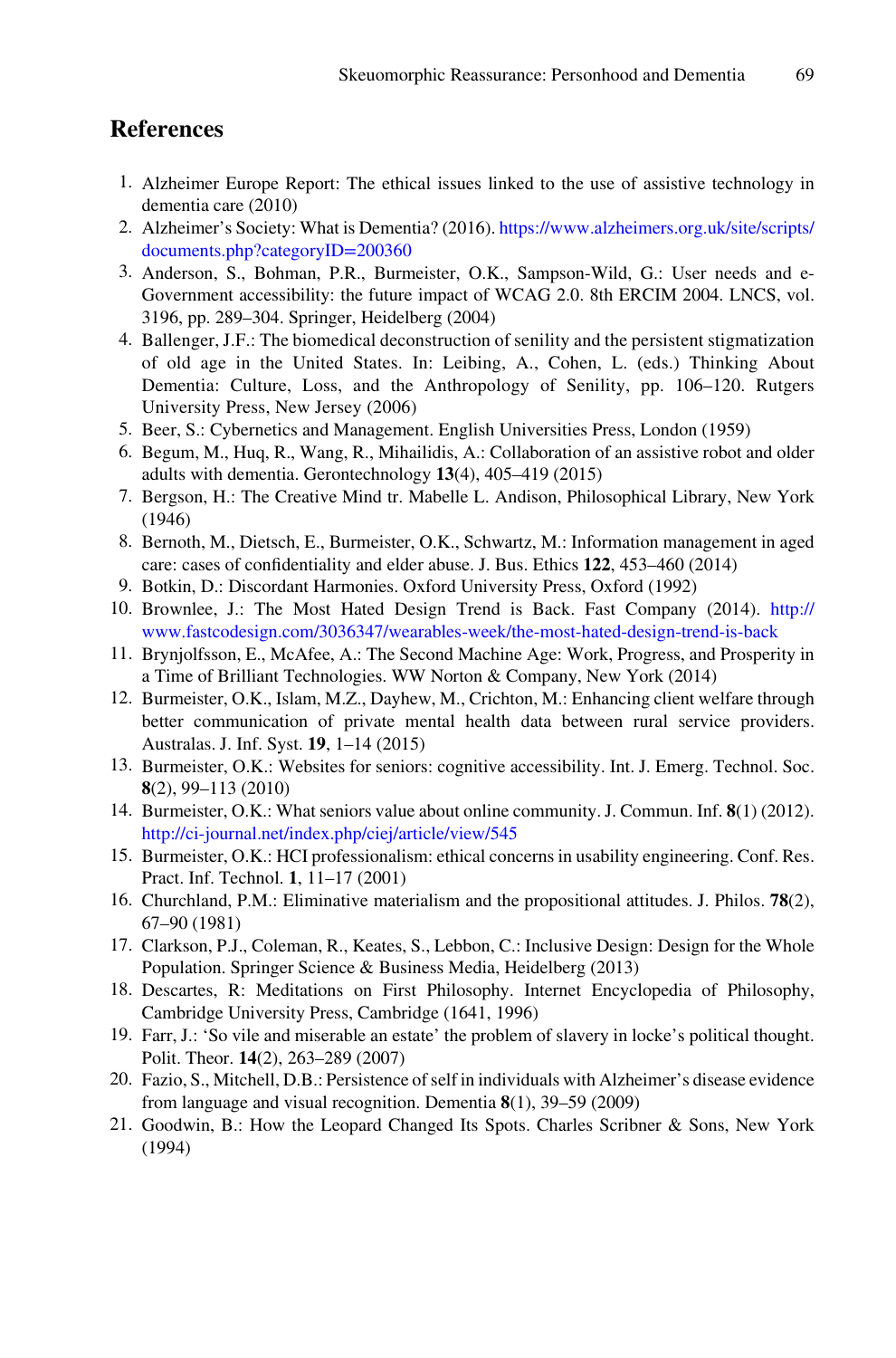- 22. Hunter, P.V., Hadjistavropoulos, T., Smythe, W.E., Malloy, D.C., Kaasalainen, S., Williams, J.: The personhood in dementia questionnaire (PDQ): establishing an association between beliefs about personhood and health providers' approaches to person-centred care. J. Aging Stud. **27**(3), 276–287 (2013)
- 23. Jenkins, D., Price, B.: Dementia and personhood: a focus for care? J. Adv. Nurs. **24**(1), 84– 90 (1996)
- 24. Kant, I.: Fundamental Principles of the Metaphysics of Morals Trans by Thomas Kingsmill Abbott. Longmans, Green and co., London (1785, 1895). [www.gutenberg.org/ebooks/5682](http://www.gutenberg.org/ebooks/5682)
- 25. Kaufmann, E.G., Engel, S.A.: Dementia and well-being: a conceptual framework based on Tom Kitwood's model of needs. Dementia **15**(4), 774–788 (2014). doi: [10.1177/1471301214539690](http://dx.doi.org/10.1177/1471301214539690)
- 26. Kauffman, S.: At Home in the Universe. Oxford University Press, Oxford (1995)
- 27. Kitwood, T.: Dementia Reconsidered: the Person Comes First (Rethinking Ageing). Open University Press, Maidenhead (1997)
- 28. Kitwood, T.: The concept of personhood and its relevance for a new culture of dementia care. In: Care-Giving in Dementia, vol. 2, p. 2 (2013)
- 29. Kontos, P.C.: Embodied selfhood in Alzheimer's disease rethinking person-centred care. Dementia **4**(4), 553–570 (2005)
- 30. Kreps, D.: Social networking and transnational capitalism. tripleC Cogn. Commun. Cooper. **9**(2), 689–701 (2011)
- 31. Kreps, D.: Bergson, Complexity and Creative Emergence. Palgrave, London (2015)
- 32. Locke, J.: Second Treatise of Government (1690, 2005). [www.gutenberg.org/ebooks/7370](http://www.gutenberg.org/ebooks/7370)
- 33. Macpherson, C.B.: Locke on capitalist appropriation. W. Polit. Q. **4**(4), 550–556 (1951)
- 34. Macpherson, C.B.: The Political Theory of Possessive Individualism: Hobbes to Locke. Clarendon Press, Oxford (1962, 2011)
- 35. Matthews, F.: For Love of Matter: A Contemporary Panpsychism. State University of New York Press, New York (2003)
- 36. Maturana, H., Varela, F.: The Tree of Knowledge. Shambhala Press, Michigan (1987)
- 37. McCormack, B., Roberts, T., Meyer, J., Morgan, D., Boscart, V.: Appreciating the 'person' in long-term care. Int. J. Older People Nurs. **7**(4), 284–294 (2012)
- 38. Nagel, T.: The View from Nowhere. Oxford University Press, Oxford (1986)
- 39. Nussbaum, M.C.: The future of feminist liberalism. In: The American Philosophical Association Centennial Series, pp. 679–708 (2013)
- 40. O'Connor, D., Phinney, A., Smith, A., Small, J., Purves, B., Perry, J., Drance, E., Donnelly, M., Chaudhury, H., Beattie, L.: Personhood in dementia care: developing a research agenda for broadening the vision. Dementia **6**(1), 121–142 (2007)
- 41. Okin, S.M.: Reason and feeling in thinking about justice. Ethics **99**(2), 229–249 (1989)
- 42. Okin, S.M.: Justice, Gender, Family. Basic Books, New York (1989)
- 43. Pakrasi, S., Burmeister, O.K., McCallum, T.J., Coppola, J.F., Loeb, G.: Ethical telehealth design for users with dementia. Gerontechnology **13**(4), 383–387 (2015)
- 44. Palmer, J.L.: Preserving personhood of individuals with advanced dementia: lessons from family caregivers. Geriatr. Nurs. **34**, 224–229 (2013)
- 45. Parfit, D.: Personal Identity. The Philosophical Review LXXX, pp. 3–27 (1971)
- 46. Pask, G.: Conversation, Cognition and Learning. Elsevier, New York (1975)
- 47. von Foerster, H.: Cybernetics of Cybernetics. Urbana, Illinois (1974)
- 48. Pateman, C.: The Sexual Contract. Polity Press, Boston (1988)
- 49. Rawls, J.: A Theory of Justice. Harvard University Press, Harvard (1971, 1999)
- 50. Rousseau, J.: The Social Contract. Wordsworth Editions, London (1762, 1998)